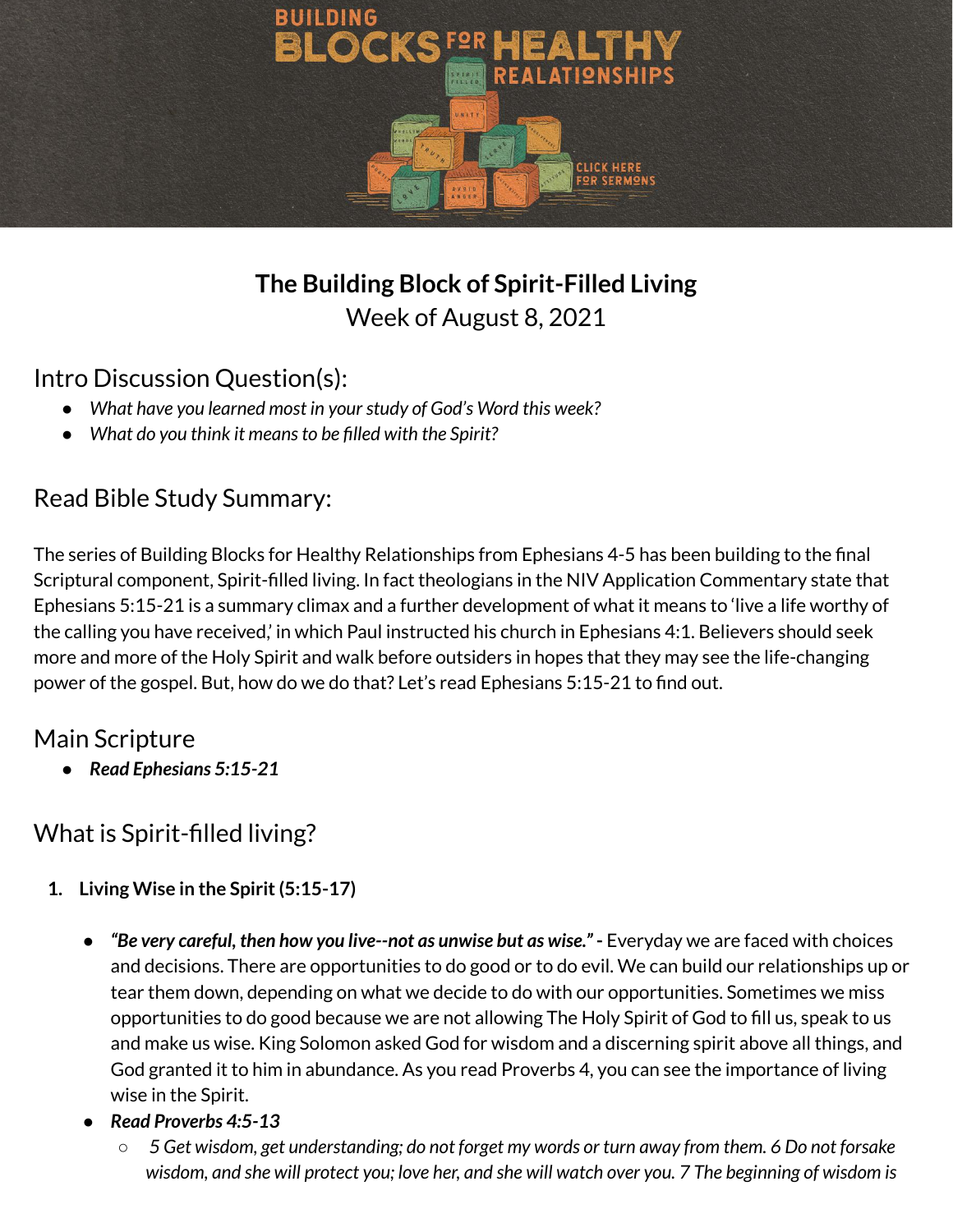this: Get wisdom. Though it cost all you have, get understanding. 8 Cherish her, and she will exalt you; embrace her, and she will honor you. 9 She will give you a garland to grace your head and present you with a glorious crown." 10 Listen, my son, accept what I say, and the years of your life will be many. 11 I instruct you in the way of wisdom and lead you along straight paths. 12 When you walk, your steps will not be hampered; when you run, you will not stumble. 13 Hold on to instruction, do not let it go; guard *it well, for it is your life.*

- *● Ask Questions*
	- $\circ$  In what ways have you experienced the Holy Spirit give you wisdom as a Christian? How has the Spirit *helped you avoid foolishness, and understand what the Lord's will isin your life?*
	- The proverb says to "guard it (wisdom) well". What does it look like to guard the wisdom that the Holy *Spirit gives you?*

#### **2. Living Dependent on the Spirit (5:18-20)**

- *Substance oversubstances***(v. 18)** Verse 18 says, "be filled with The Spirit", singular, not "the spirits", plural! The Holy Spirit is Substance. He is Significant. He is the One who fills your life with meaning and purpose so you don't need the crutch of alcohol or other substances. We receive the Holy Spirit when we become a follower of Jesus. So, being filled with The Holy Spirit is not you getting more of the Spirit, but allowing The Holy Spirit to get more of you! In other words, the building block of Spirit-filled living happens when we open up our hearts and seek the Holy Spirit to fill up every area of our lives: our morality, relationships, work life, entertainment life, hobby life, financial life, physical life. Spirit-filled living, therefore, is being willing to submit everything in dependency to the Lordship of Christ.
	- *○ Dependence Leadsto Worship* **(v. 19) -** The Holy Spirit allows worship to be a part of our everyday life and to be a part of our relationships! In other words, worship is *vertical* and *horizontal*!
		- *■* Worship is looking up to God in awe and wonder and praising him in word and deed for who He is in all His glory, majesty, and splendor in every season and circumstance.
		- We also help each other when our lives are a song of praise to the Lord. Perhaps you've been going through a really hard time in your life and yet you've chosen to trust the Lord and continue worshiping Him through it all! Someone who sees your joy even in the midst of a trial will be encouraged to stay strong in their faith.
	- *○ Dependence Leadsto Gratitude* **(v. 20)**
		- Spirit-filled living also helps us to be grateful in all circumstances! We can give thanks to him in every trial and storm because we know He is still God and He is going to get us through. And, we know the end of the story: Christ's ultimate victory over this old world.

#### *● Ask Questions*

- *○ How has your worship of God affected your dependency on the things of this world?*
- *○ Have you ever witnessed someone worship the Lord through a trial orstorm? In what ways wasit an encouragement to you?*
- *○ Think about your daily life. Are you known for ongoing thanksgiving or complaining, murmuring, and pouting? Why? In what ways can you ask the Spirit to help you grow in gratitude?*
- Read Romans 8:5-6 5 Those who live according to the flesh have their minds set on what the flesh desires; but those who live in accordance with the Spirit have their minds set on what the Spirit desires. 6 The mind *governed by the flesh is death, but the mind governed by the Spirit islife and peace.*